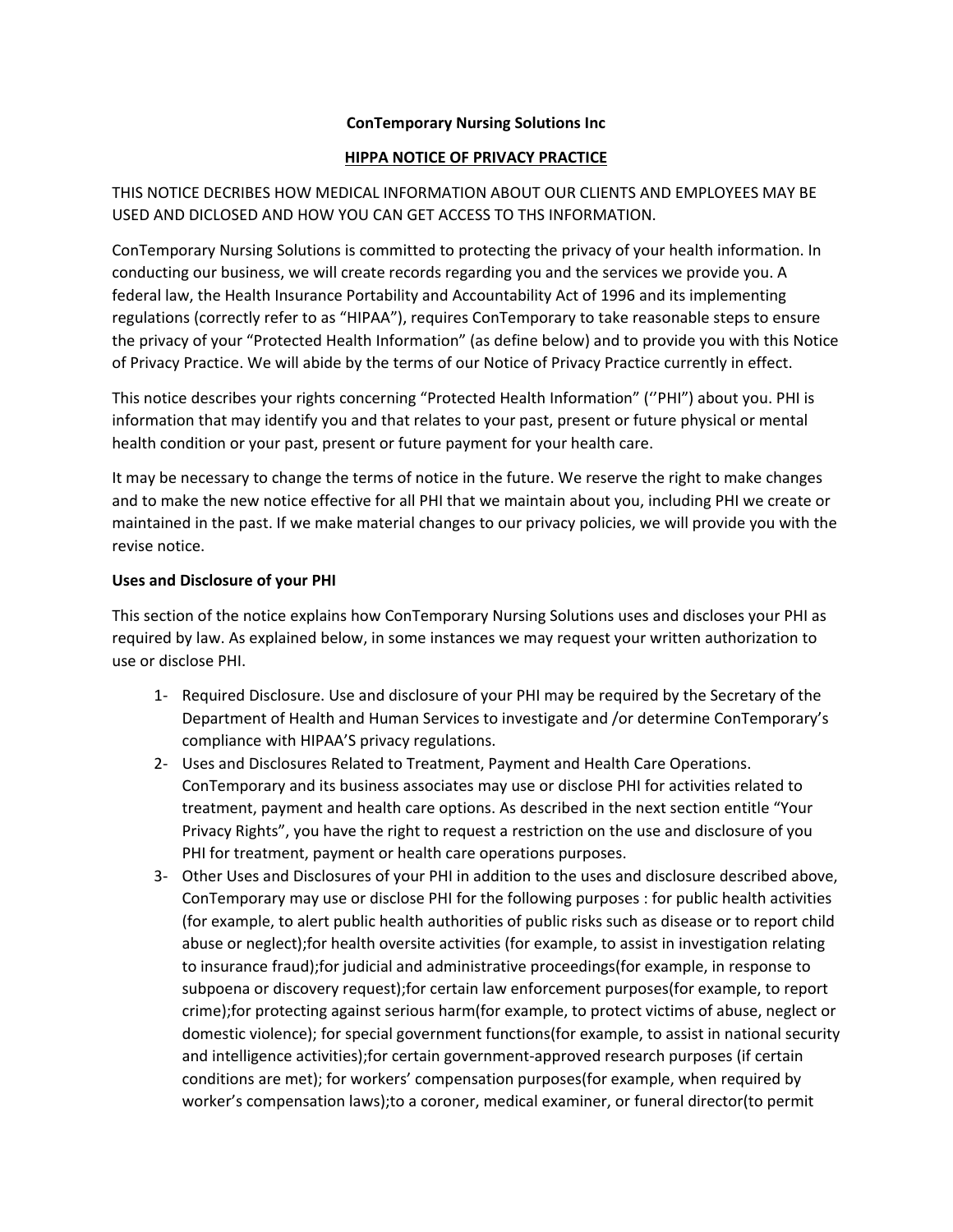them to carry out their legal duties); in order to facilitate organ donations and transplants ;when necessary to prevent or lessen a serious and imminent threat to health or safety; or when required to do by federal, state ,or local law. Since we are not a health care provider, we do not engage in treatment of individual and, accordingly, we will not share your information for such purposes. Examples of activities related to payment include payment of health care claims or collection of premiums. Examples of activities related to health care operations include quality improvement, fraud and abuse prevention and detection, and complaint resolution.

- 4‐ Use and Disclosure to Family Members or Other Personal Representatives. We may disclose PHI to a family member, guardian, executer, administrator or other person identified by you and authorized by law to act on your behalf with respect to health care. When disclosing information to such a person, we will take appropriate steps to verify the identity of such person.
- 5- Uses and Disclosures to Plan Sponsor(Employer). We may disclose PHI to an employer-sponsor of a group health plan, if applicable, provided that any such plan sponsor certifies:(a)that the information provided will be maintained in a confidential manner and shall not be used for employment related decisions or for other employee benefit determinations or in any manner not permitted by law; and (b)that the plan documents contain provisions concerning restrictions on how the plan sponsor may use or further disclose PHI.
- 6‐ Use and Disclosure to Contact You Regarding Heath‐Related Benefits and Services. ConTemporary or its business associates may contact you regarding health‐related benefits and services that may be of interest to you.
- 7‐ Uses and Disclosures to Business Associates. We may disclose PHI to our business associates, such as information systems consultants, production vendors and actuarial consultants, who perform services on out behalf. When we disclose information to a business associate, we will require the business associate to protect the privacy of you PHI through a written agreement with ConTemporary.
- 8‐ Uses and Disclosure That Require Written Authorization. Other uses and disclosure of your PHI will be made only with your written authorization, unless otherwise permitted or required by law as described in this notice. You may revoke such at any time, except to the extent its business associates or other entities have relied on such disclosure.
- 9- Other Applicable Law. In the event applicable law, other than HIPPA, prohibits or materially limits our uses and disclosure of PHI, as described above, we will restrict our uses or disclosures of PHI in accordance with the more stringent standard.

#### **Your Privacy Rights**

This section of the notice describes your rights as an individual with respect to your PHI and summarizes how you may exercise these rights.

1‐ Right to Restrict Uses and Disclosures for Treatment, Payments and Health Care Operations Purposes. You have the right to request that we restrict uses and disclosures of your PHI for activities related to treatments, payments and health care operations as describes above. Any such request must be made in writing to the address provided below and must state(a)what PHI you want restricted ;(b)whether the restriction shall apply to the "use "or "disclosure "of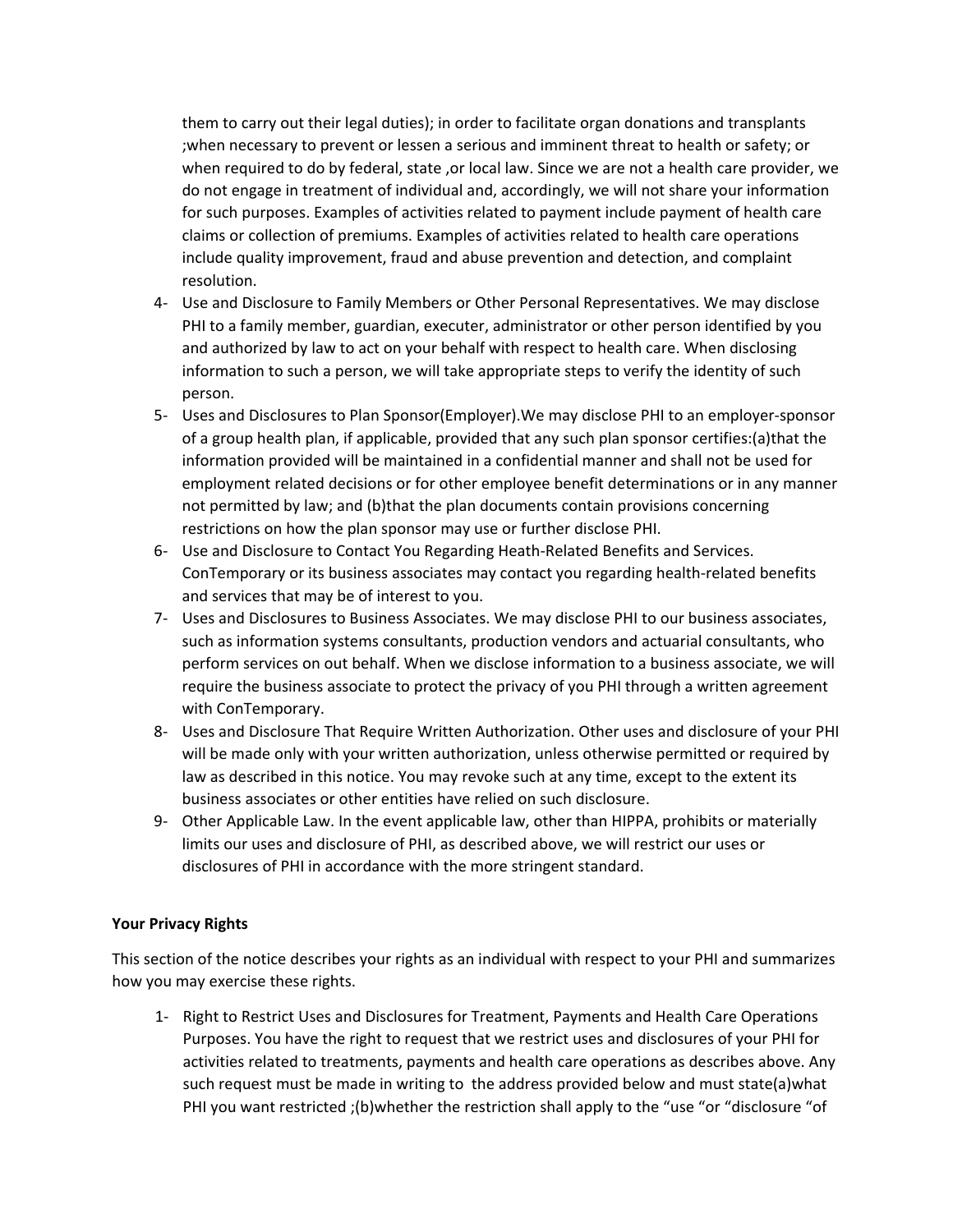PHI, or both; and (c)to whom the restriction applies. Though we will evaluate all request for restrictions, we are not required to agree to the restrictions. If we agree to the restriction, we will abide by it, except in the case of emergency treatment or as required by law. We may terminate our agreement to a restriction as of a specified date, and that the restriction will no longer apply to PHI created or received by such date.

- 2‐ Right to Request Confidentially Communications. You may request that we communicate with you about heaths and related issues in a particular manner or at a certain location. For instance, you may wish to receive communications from us ay your work location rather than your home. Any such request must be made in writing to the address provided below and must include a reason in support of you request. We are requires to accommodate your request for confidential communications if you clearly state that you could be endangered by the disclosure of all or part of your protected health information.
- 3‐ Right to Inspect and Copy Your PHI. You have a right to request assess to your PHI in order to inspect or copy PHI that we use to make decisions about you(including medical records and billing records),other than psychotherapy notes or information compiled in reasonable anticipation of, or for use in, a criminal, civil or administrative action or proceeding. Any such request must be made in writing to the address below. If we approve your request, we may charge a reasonable fee for such inspection and copying of you PHI. Under certain circumstanced, we may deny your request for access to your PHI. If your request is denied, we will notify you of our reason for the denial and your right to have such denial reviewed, if any.
- 4‐ Right to Amend Your PHI. You have the right to request that we amend PHI that we use to make decisions about you if you believe the information is incorrect or inaccurate. Any such request must be made in writing to the address provided below and must include a reason to support of you request. Under certain circumstanced, we may deny your request for access to your PHI. If your request is denied, we will notify you of our reason for the denial, your right to submit a written statement of disagreement or to have the request for amendment included with future disclosures, and your right to file a complaint with our Costumer Care Center and/or the Secretary of the Department of Health and Human Services. If your request for amendment is granted we will notify you that the amendment is approved. We will also ask you to identify relevant persons who should be informed of the amendment and ask that you agree to our communication with such persons.
- 5‐ Right to an Accounting Disclosure. You have the right to receive an accounting of disclosures of your PHI made by ConTemporary during the six years (or shorter period pf time designated to you) prior to the date of your request. Such request must be made in writing to the address provided below. The accounting of disclosures will not include disclosures made for treatment, payment and health care operations, disclosures and pursuant to you authorization, disclosure made prior to April 14, 2003 or certain other disclosures. The first request for accounting of disclosures that you make within any 12-month period is free; however, we may charge you for additional request within the same 12‐month period.
- 6‐ Right to Copy of Notice of Privacy Practices. You have the right to receive a paper copy of this notice upon request, even if you agreed to receive this notice electronically. You may request a paper copy of our most current notice at any time by contacting our Privacy Officer.